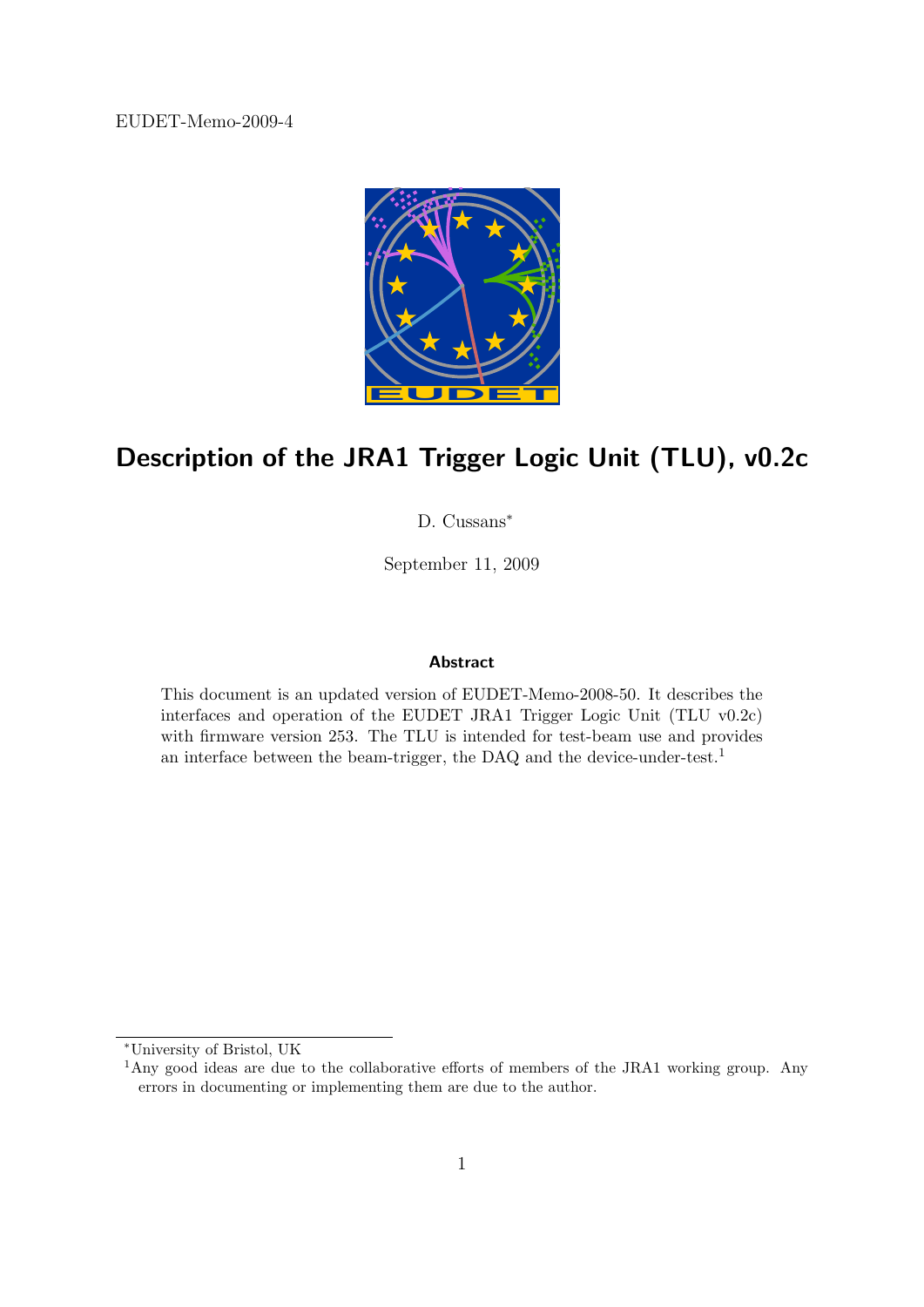

Figure 1: Front Panel of the TLU

# 1 Introduction

The TLU has LVDS and/or TTL interfaces to the beam-telescope readout and any devices under test, PMT signal and/or NIM level signal interfaces to the beam-trigger and a USB interface to the DAQ. It uses an FPGA housed on an "off-the-shelf" FPGA board[1]. The most up-to-date version of this document can be found at https://svn.phy.bris. ac.uk/svn/uob-hep-pc017a/trunk/www/Docs/tlu\_v0\_2\_manual\_eudet\_note.pdf ( username/password = anonymous/anonymous). The TLU v0.2c is a development of TLU v0.1. Firmware and software written for TLU v0.1 can be used with the TLU v0.2 without damage. However with v0.1 firmware the Busy input multiplexing on a TLU v0.2 can not be controlled (it defaults to the RJ45 inputs) and the LEDs can not be controlled. Circuit schematics for the mother-board, clock-board and LEMO-IO daughter-board are available online[2, 3, 4].

# 2 Power Requirements

5V @ 1A supplied on a 2.5mm connector on rear panel. Centre conductor positive.

# 3 Front Panel

The front panel for the TLU v0.2 is shown in figure 1

# 4 Interfaces

#### 4.1 Control

The ZestSC1 FPGA module uses a Cypress EZ-USB micro-controller to implement a USB 2.0 interface. There are two modes of operation register and block transfer. The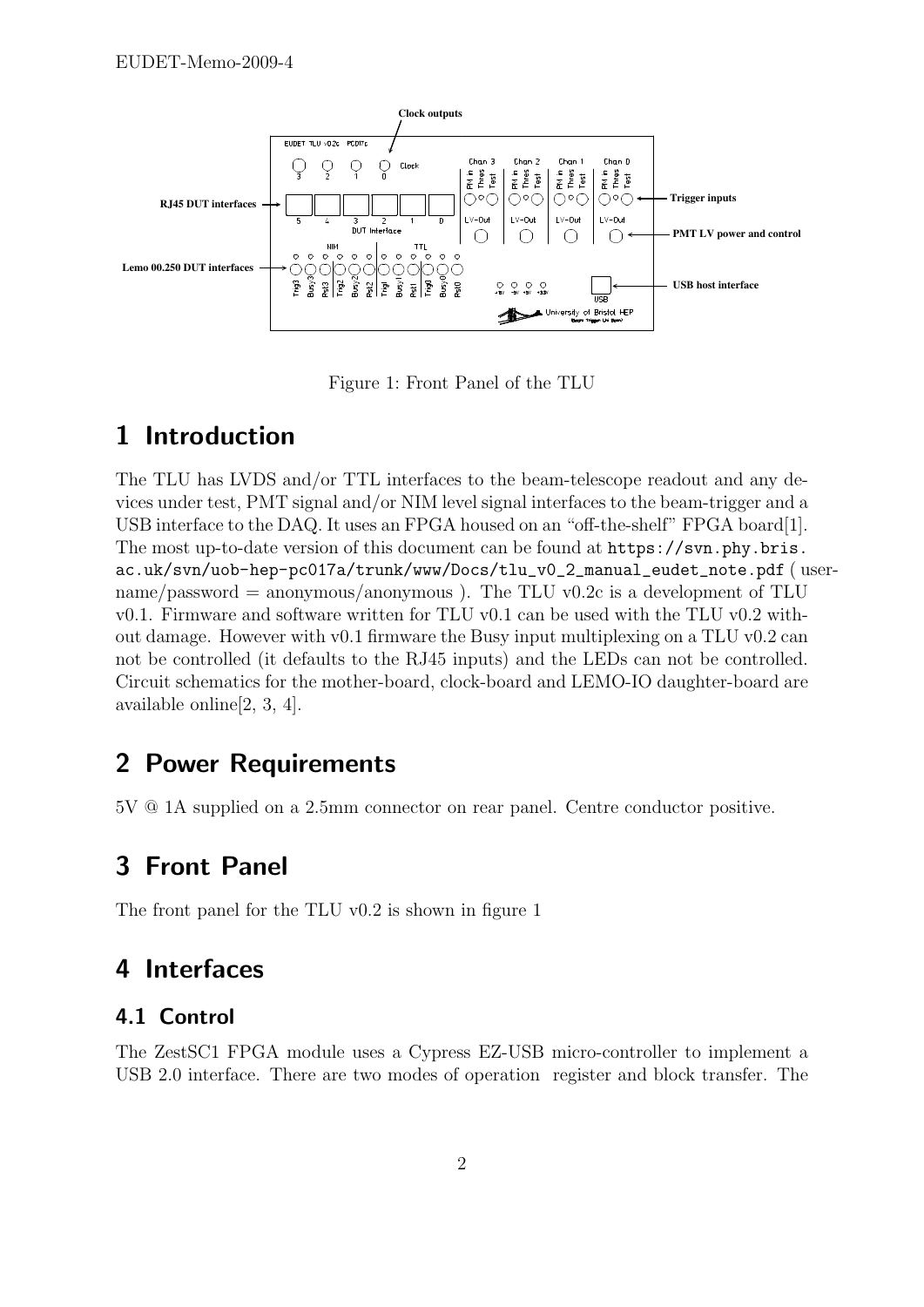

Figure 2: PMT low-voltage connector pin-out

register interface is one byte wide. The block transfer mode transfers blocks of 16-bit words. There is a "B" type connector on front panel.

### 4.2 Clock I/O

There are four clock connectors. Three Lemo 00.250 connectors carrying TTL levels and one Lemo 0B two-pole connector carrying LVDS levels. By default they are all configured as outputs.

#### 4.3 Beam Trigger

Four Lemo 00.250 single pole connectors on front panel, terminated into 50Ω. Negative going pulses. The discriminator produces fixed length output pulses. If the pulses are too short and/or too close to the threshold narrow "glitches" rather than full length output pulses are produced. Pulse of greater than 3ns at -500mV are sufficient to produce correctly recognized pulses. The signal from the "Test" outputs can be used to monitor the output of the discriminators (terminate test outputs into  $50\Omega$  at oscilloscope for a 21:1 probe of the discriminator output). Details of the discriminator unit can be found elsewhere[5].

#### 4.4 PMT power

Four 4-pole LEMO-OS connectors, marked LV-out, provide power for internally powered PMT bases. Each connector has a supply voltage (by default 15V) and also a control voltage  $(0 - 1V)$ . The control voltage on each output can be independently controlled using an  $I^2C$  DAC. Figure 2 shows the pin-out of the connector together with the recommended control voltage when using Hamamatsu H5773 PMT modules.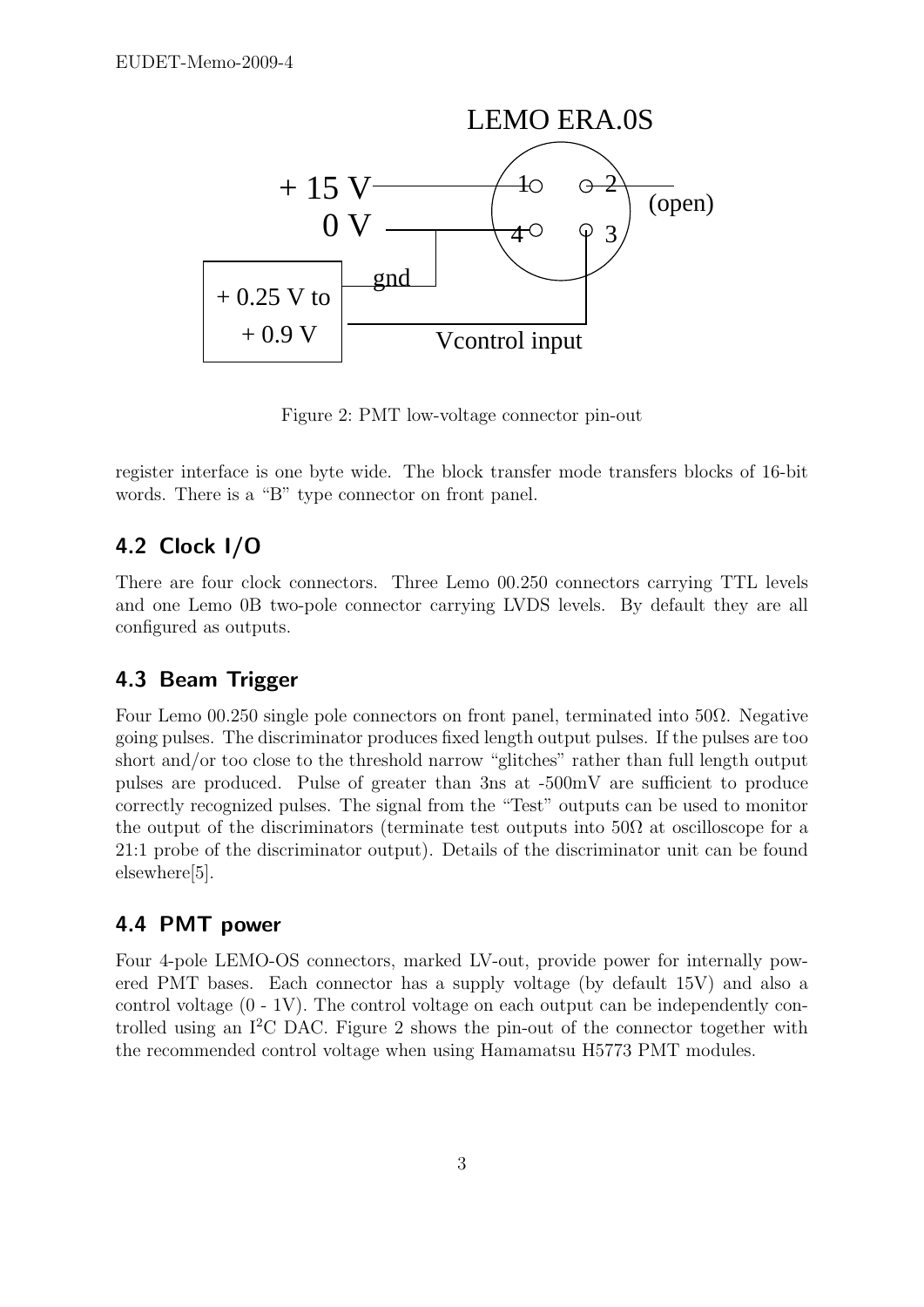

Figure 3: 8P8C (RJ45) connector pin-out

## 4.5 LVDS DUT Interface

Six RJ45 connectors on front panel, terminated into 100Ω. LVDS levels. Pin out at  $TLU<sup>2</sup>$ :

- 1. TRIGGER CLOCK- (input to TLU)
- 2. TRIGGER CLOCK+ (input to TLU)
- 3. BUSY- (input to TLU)
- 4. RESET- (output from TLU)
- 5. RESET+ (output from TLU)
- 6. BUSY+ (input to TLU)
- 7. TRIGGER- (output from TLU)
- 8. TRIGGER+ (output from TLU)

Connector pins numbering illustrated figure 3

#### 4.6 Lemo DUT Interfaces

Four of the six DUT interfaces (0 to 3) can be connected to Lemo 00.250 connectors. Trigger, Busy and Reset but not Trigger-Clock signals are connected. Outputs (Trigger, Reset) can be active at the same time as the corresponding LVDS outputs, but only one Busy input (either the LVDS or the Lemo) can be active for each DUT. The source of the Busy input (LVDS / Lemo) is selected using the  $I^2C$  bus (see section 10).

<sup>2</sup>There is an error in the note describing the TLU v0.1 dated 30th August 2007 and earlier. The pinout direction is reversed (ie. 1 is swapped with 8, 2 with 7 etc). TLU's have never been manufactured in this configuration.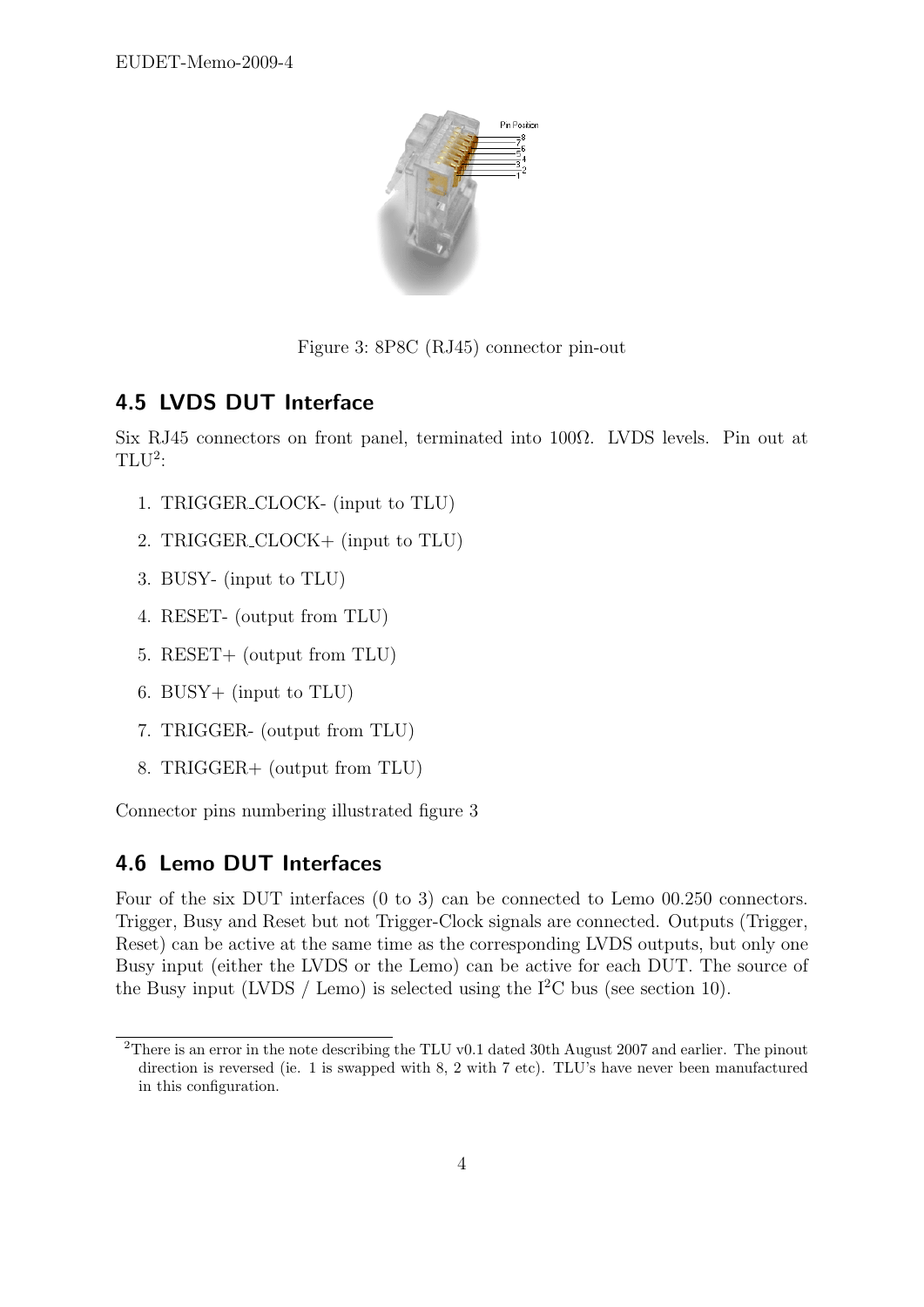#### 4.6.1 NIM LEMO DUT Interfaces

Lemo interfaces 2 and 3 use (pseudo) NIM levels.

The Busy inputs are terminated into  $50\Omega$  to ground. The threshold is -0.5V. The busy inputs can tolerate indefinitely an input voltage of  $\pm 5V$ . The reset and trigger outputs produce a 0V, -1V level when terminated into  $50\Omega$  to ground.

#### 4.6.2 TTL LEMO DUT Interfaces

Lemo interfaces 0 and 1 use TTL levels.

The Busy inputs are terminated into  $50\Omega$  in series with  $100pF$  to ground. They are protected against negative voltages by a Schottky diode clamp and can tolerate indefinitely being driven with a NIM "1" level. They can be connected to 5V TTL signal levels or 3.3V TTL signal levels (with lower noise immunity).

The Reset and Trigger outputs supply 3.3V LVTTL signals. They are series terminated by 50Ω. They can drive 50Ω to ground without damage, though in this case the high level output voltage is reduced due to the series termination by a factor of two.

# 5 Handshake between TLU and DUT

There are three modes of hand-shake between the TLU and the DUT. A "no-handshake" mode , a "simple handshake" and a "trigger data handshake" mode where data is transferred from the TLU to the DUT on each trigger.

#### 5.1 Trigger Data Handshake

- 1. TLU receives trigger from beam scintillators
- 2. TLU asserts TRIGGER
- 3. On receipt of TRIGGER going high, the detector asserts BUSY
- 4. On receipt of BUSY going high, TLU de-asserts TRIGGER and switches the TRIGGER line to the output of a shift register holding the trigger number/data.
- 5. The DUT clocks data out of the shift register by toggling TRIGGER CLOCK. Data changes on the rising edge of TRIGGER\_CLOCK<sup>3</sup>. The least significant bit of the trigger data is shifted out first. Only the bottom 15-bits of the 32-bit trigger counter are clocked out. If more than 15 clock pulses are issued on the TRIGGER CLOCK line the TRIGGER output is set to zero. The DUT should issue 16 clock pulses which will clock out the bottom 15-bits of the trigger number

<sup>&</sup>lt;sup>3</sup>The Trigger-Clock line is sampled by the internal clock and the rising edge used as a clock enable for a shift register clocked by the internal clock. Hence for an internal clock of 48MHz the the Trigger-Clock should be less than 24MHz and the practical maximum frequency of Trigger-Clock would be in the region of 10MHz.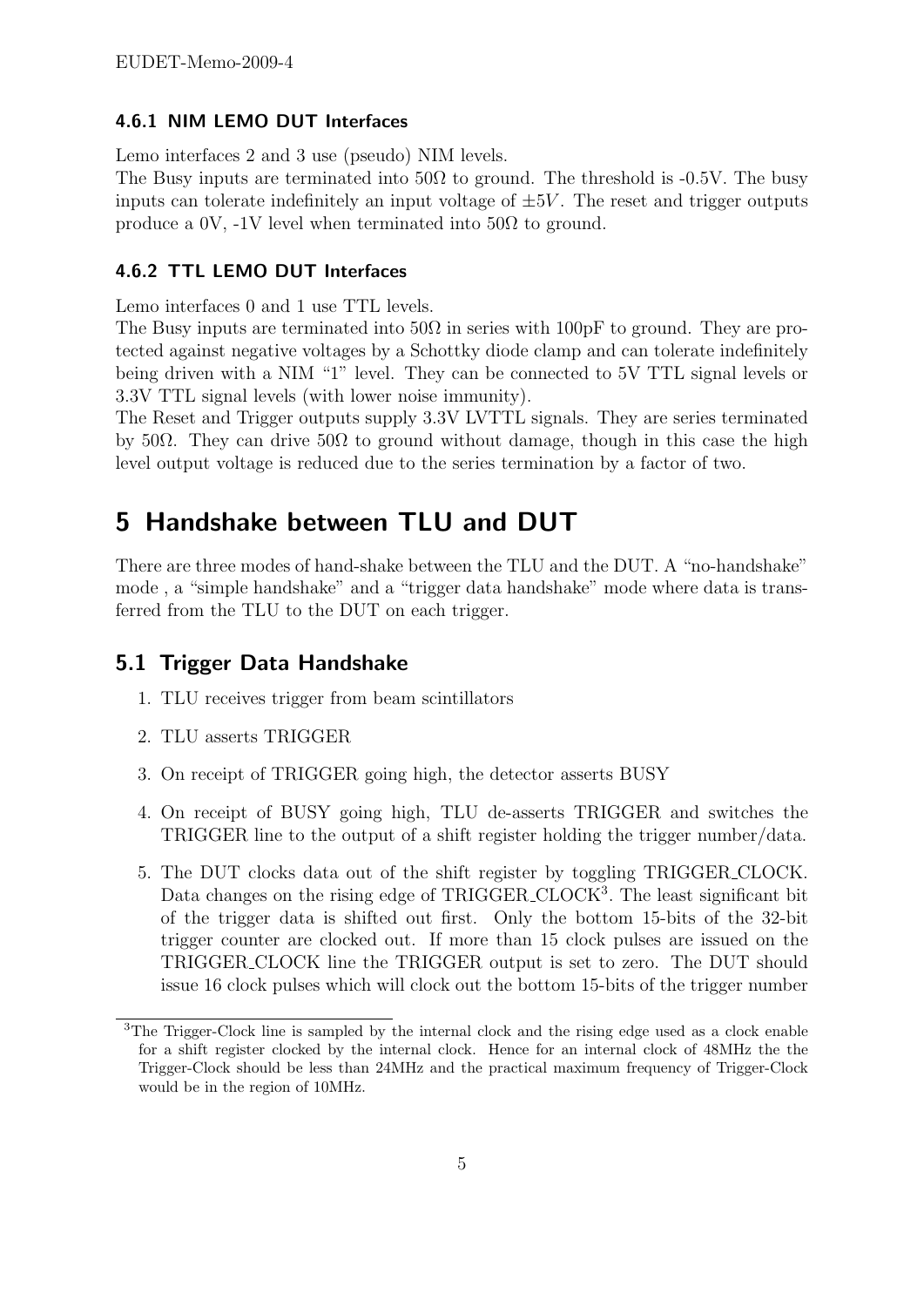and return the TRIGGER line to logical low. This will avoid glitches on the TRIGGER line when the DUT returns the BUSY line to logical low.

- 6. After clocking out the trigger number (and the detector being ready to take more data, the DUT de-asserts BUSY)
- 7. System is ready for triggers again.



Figure 4: Timing of signals in "Trigger Data Handshake"

#### 5.2 Simple Handshake

- 1. TLU receives trigger from beam scintillators
- 2. TLU asserts TRIGGER
- 3. On receipt of TRIGGER going high, the detector asserts BUSY
- 4. On receipt of BUSY from DUT, the TLU de-asserts TRIGGER
- 5. On receipt of TRIGGER going low and the detector being ready to take more data, the DUT de-asserts BUSY
- 6. System is ready for triggers again. (state of Trigger-Clock is irrelevant in this mode)



Figure 5: Timing of signals in "Simple Handshake"

#### 5.3 No-Handshake

In this mode the TLU issues a fixed-length pulse on the trigger line (default pulse width is two cycles of the internal clock).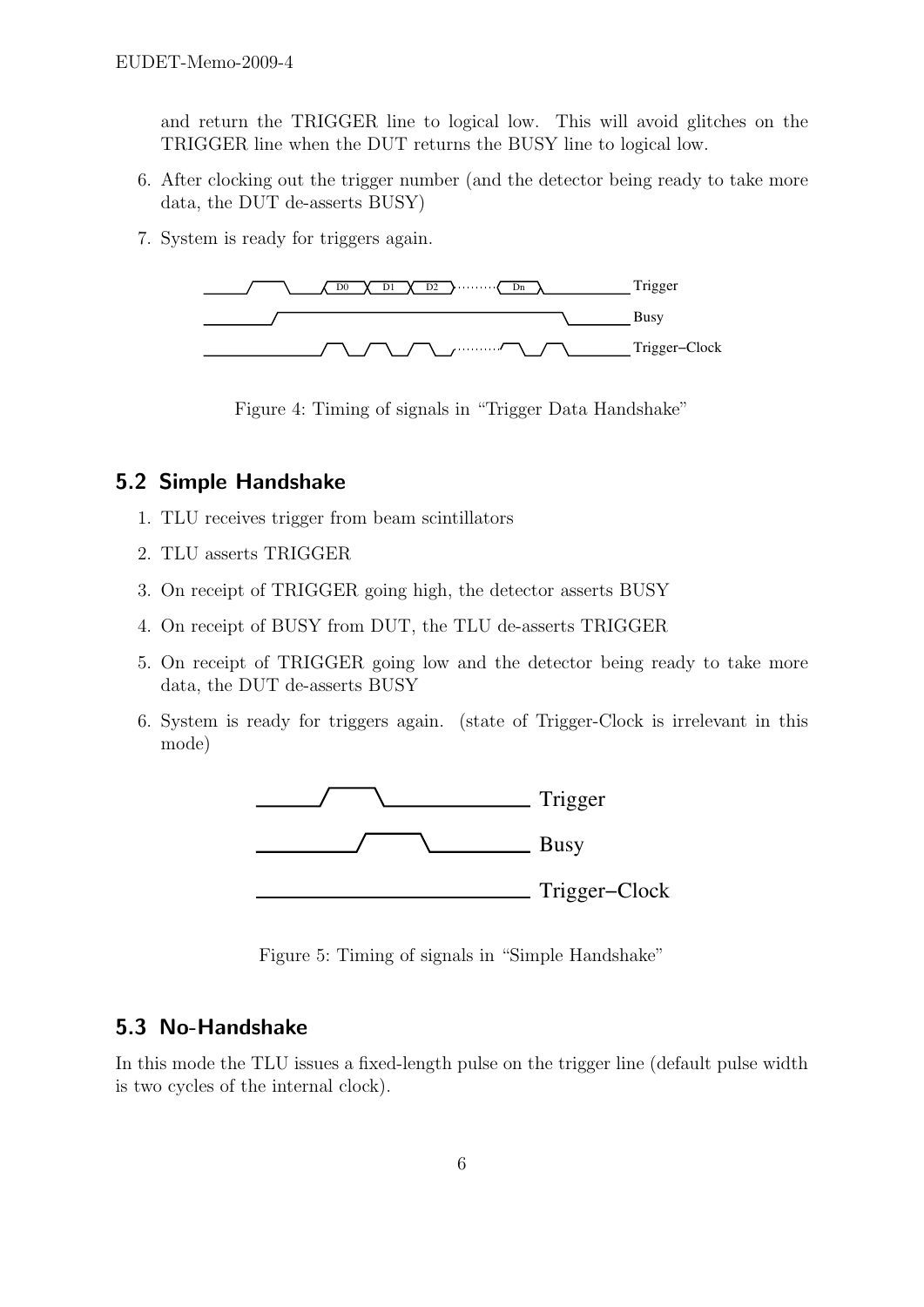### 5.4 Selecting Handshake Mode

The "no-handshake" mode for a DUT is done by writing '0' into the corresponding bit in the register at HANDSHAKE MODE ADDRESS . Either the "trigger-handshakemode" or the "simple-handshake" mode can be used if the bit in HANDSHAKE MODE - ADDRESS is set.

### 5.5 Using TRIGGER CLOCK line to veto triggers

The DUT can raise the TRIGGER CLOCK line outside a Trigger/Busy handshake sequence. If the corresponding bit in the ENABLE DUT VETO register is set then when a TRIGGER CLOCK line goes high no further triggers are issued by the TLU until the TRIGGER CLOCK line is brought low again. However, the DUT should still monitor the TRIGGER line for a few hundred nano-seconds after raising its TRIGGER CLOCK line, since due to the latency in the cable between DUT and TLU it is possible for the TLU to issue a trigger even after the DUT has raised the TRIGGER CLOCK line.

# 6 Triggering

Triggers are generated by combinations of the four trigger inputs. There are two ways of specifying what combinations will cause a trigger: triggers masks and trigger patterns.

### 6.1 Trigger Masks

There are two trigger masks, the "AND" mask and the "OR" mask:

```
otrig \leq ( trigger(0) and omask(0) ) or
          ( trigger(1) and omask(1) ) or
          ( trigger(2) and omask(2) ) or
          ( trigger(3) and omask(3) ) ;
atrig \leq ( trigger(0) or not amask(0) ) and
         ( trigger(1) or not amask(1) ) and
          ( trigger(2) or not amask(2) ) and
          (\text{trigger}(3) \text{ or not amask}(3));
```
trigger <= otrig or atrig;

For example, to demand that a trigger on all four of the inputs before issuing a trigger write 0xF to BEAM\_TRIGGER\_AMASK\_ADDRESS. To produce an output trigger if a trigger arrives on any of the inputs write 0xF to BEAM TRIGGER OMASK ADDRESS. Writing 0x00 to BEAM\_TRIGGER\_AMASK\_ADDRESS disables the "AND-mask".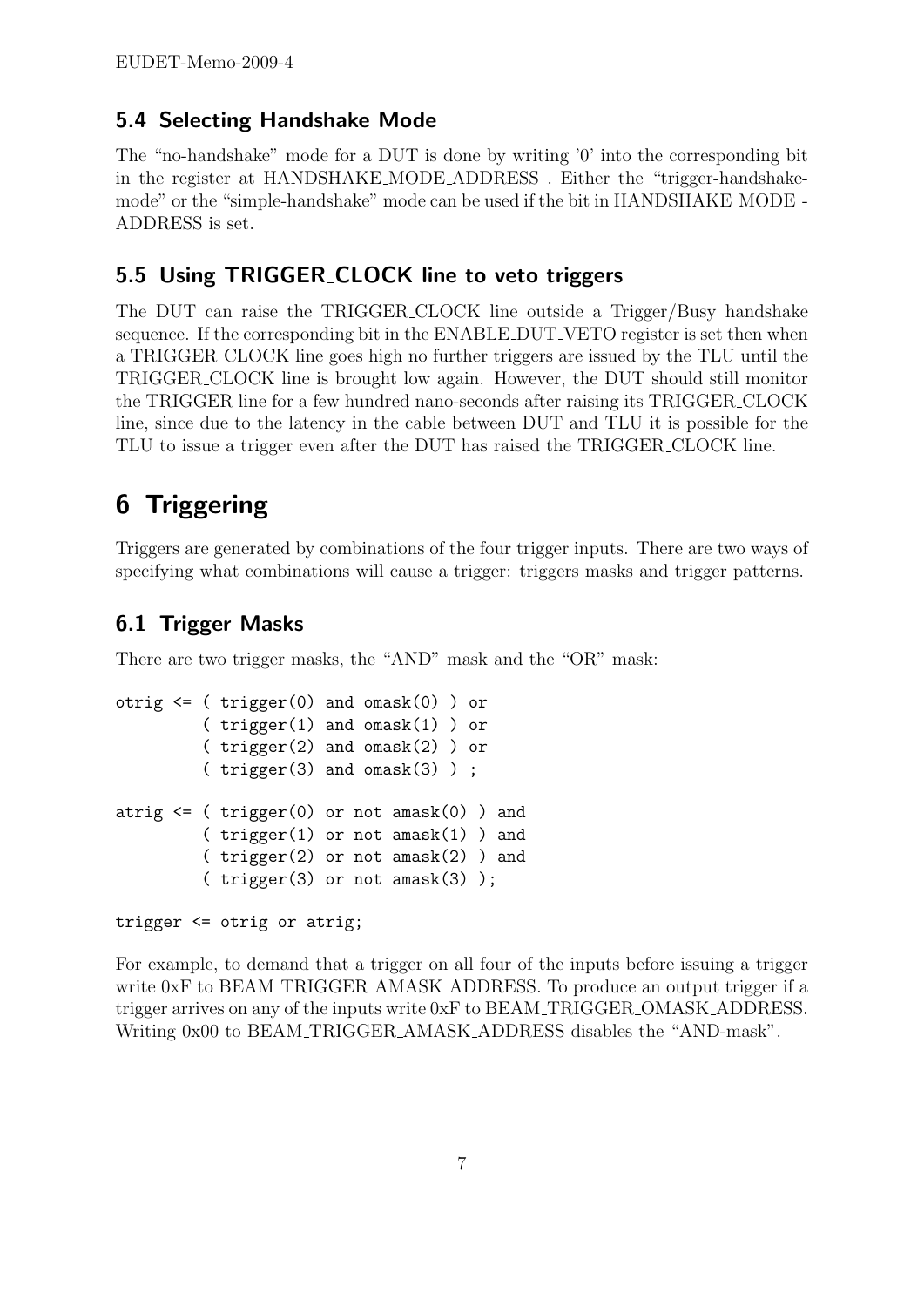## 6.2 Trigger Patterns

More complicated trigger combinations can be produced by writing to the 16-bits at TRIGGER PATTERN ADDRESS. Each bit of the pattern corresponds to a state of the trigger inputs. For example bit 0xA (binary "1010") of the 16-bit word controls the output of the trigger when inputs 0 and 2 are low and inputs 1 and 3 are high. For example to produce a trigger if there is a trigger on any of the inputs write 0xFFFE to the trigger pattern. To demand that there is a trigger on all of the inputs write 0x8000. Obviously don't write 0xFFFF to the trigger pattern.

## 6.3 Auxiliary Trigger

There is an axillary trigger, programmed to writing to the 16-bits at AUX PATTERN - ADDRESS. The number of pulses produced by the axillary trigger can be read at REG-ISTERED AUX COUNTER ADDRESS. The auxiliary trigger was mainly introduced to allow the efficiency of the input scintillators to be estimated.

### 6.4 Trigger Scalers

There is a 16-bit scaler connected to each of the trigger inputs. There is a 32-bit scaler connected to the output of the trigger logic, accessible at REGISTERED PARTICLE - COUNTER ADDRESS. These scalers are always active, with a dead-time determined by the pulse width of the input discriminators (typically 400ns, controlled by R,C values in the discriminator circuit).

# 7 Dead-time

The TLU is sensitive to triggers except when:

- The trigger veto is set by writing to bit '0' of TRIG\_INHIBIT\_ADDRESS. Writing '1' to bit '0' (LSB) vetoes triggers. Writing '0' to bit 1 re-enables triggers Reading gives current state of veto in bit-0 and current state of overall veto (including vetoes caused by beam trigger) in bit-1
- One or more DUTs are holding their BUSY lines high in response to a TRIGGER output.
- One or more DUTs are holding their TRIGGER CLOCK lines high and the corresponding bits in ENABLE DUT VETO are set.
- The timestamp buffer is full. Writing '0' to bit '0' of BUFFER STOP MODE ADDRESS will turn off this behaviour and triggers will continue even after the timestamp buffer overflows and the buffer pointer wraps round to the start of the timestamp buffer.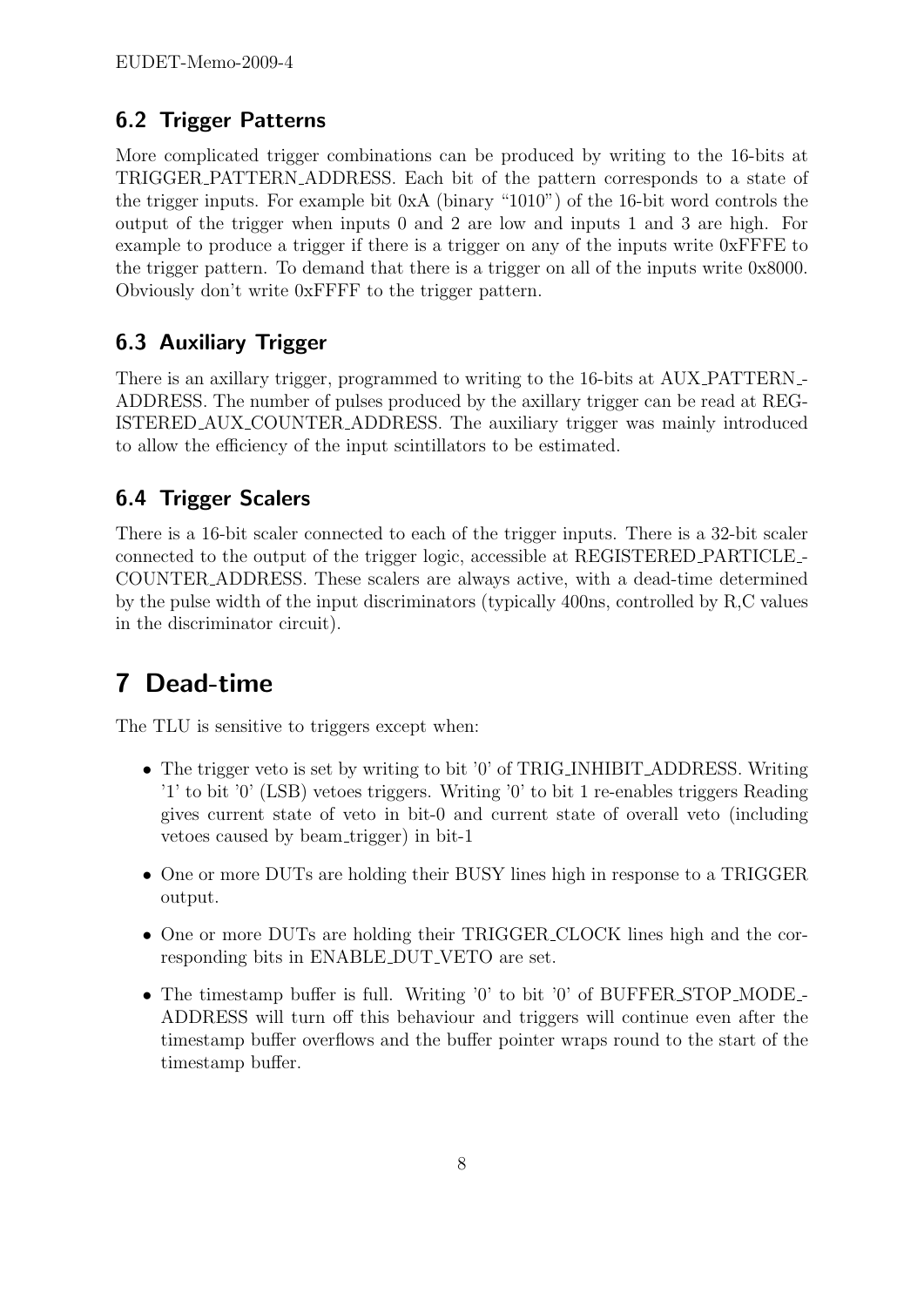# 8 Timing

## 8.1 Clock

By default a 48MHz clock on the Zest-SC1 is used for timing. However, a clock board can be fitted to the TLU which contains a CDE929 PLL chip. Depending on configuration (selectable by changing links on a header) the PLL generates clock either from an input reference clock or a quartz crystal. One LVDS and two TTL output signals are connected to the front panel. An additional internal clock signal is connected to the TLU FPGA. Hence the TLU time-stamps can be synchronized to a clock also distributed to the devices under test. By default the clock from the clock board is 40MHz, but this can be varied over a wide range under I<sup>2</sup>C control.

## 8.2 Time-stamps

A 64-bit time-stamp is recorded for each trigger issued. The timestamp resolution is 1/8 of the clock period. So, for example, with a 40MHz clock the time-stamp resolution is 3.125ns. When the timestamp counter is reset a pulse is sent to active DUTs on the RESET line. This together with the clock outputs from TLUs equipped with a clock board enable the DUT to synchronize with the TLU time-stamps. The state of the trigger inputs can be recorded for each trigger. If bit zero of WRITE TRIGGER - BITS MODE ADDRESS is set to 1 the value of the four trigger inputs will be written to the top four bits of the timestamp.

## 8.3 Trigger Latency

The time interval between the beam-trigger arriving at the TLU and trigger(s) being issued to the DUT(s) is  $27.3 \pm 3ns$ . The uncertainty is an indication of the difference in the delay time between different DUT outputs (different logic routing inside the FPGA) and shifts due to fluctuation in temperature and supply voltage. The discriminators used are housed on a daughter-board and are of a fixed-threshold design. There will be "timing-walk" (variation in latency) with varying pulse heights. With negative going pulses of 1ns fall-time the latency varies by about 1ns for pulse heights between -100mV and -600mV For a given DUT output at a fixed pulse-height, temperature and supply voltage the fluctuation in trigger latency between successive triggers is much lower than this. This trigger latency jitter is 31ps RMS, measured the lab. Electrically noisy environments may result in a larger jitter than this. The latency measurements were made using only a single TLU and there will be some variation between TLUs.

## 8.4 Timing Strobe

As an additional method of synchronization for slower devices the TLU can produce a timing strobe. By default this 3.3V LVTTL output is connected to the "Clock 0" connector. The sequence of commands for enabling the strobe are as follows: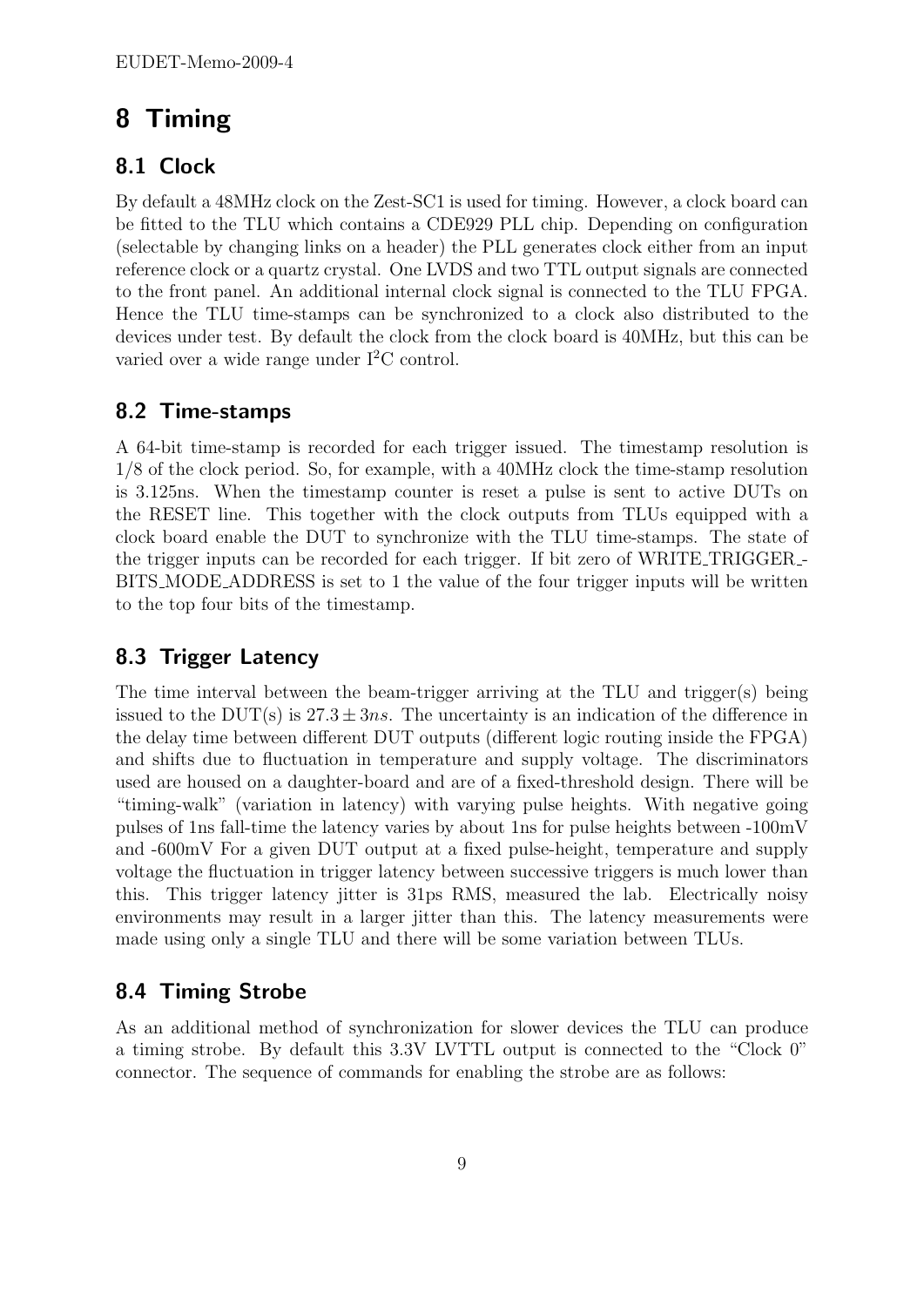- 1. Write to STROBE PERIOD ADDRESS the repetition frequency of the strobe in units of clock cycles.
- 2. Write to STROBE WIDTH ADDRESS the time that the strobe line should be high in each cycle.
- 3. Write 1 to bit-0 of STROBE ENABLE ADDRESS
- 4. Reset the timestamp counter.

The strobe starts running simultaneously with the timestamp counter being reset. To turn off the strobe, write 0 to STROBE ENABLE ADDRESS and the strobe will stop immediately.

# 9 Host Interface

### 9.1 Memory Mapped Interface

Table 1 lists the registers in the memory mapped interface. Multi-byte quantities are accessed in a "Little-Endian" manner, i.e. "ADDRESS" stores the the least significant byte, ADDRESS+1 the next most significant byte and so on.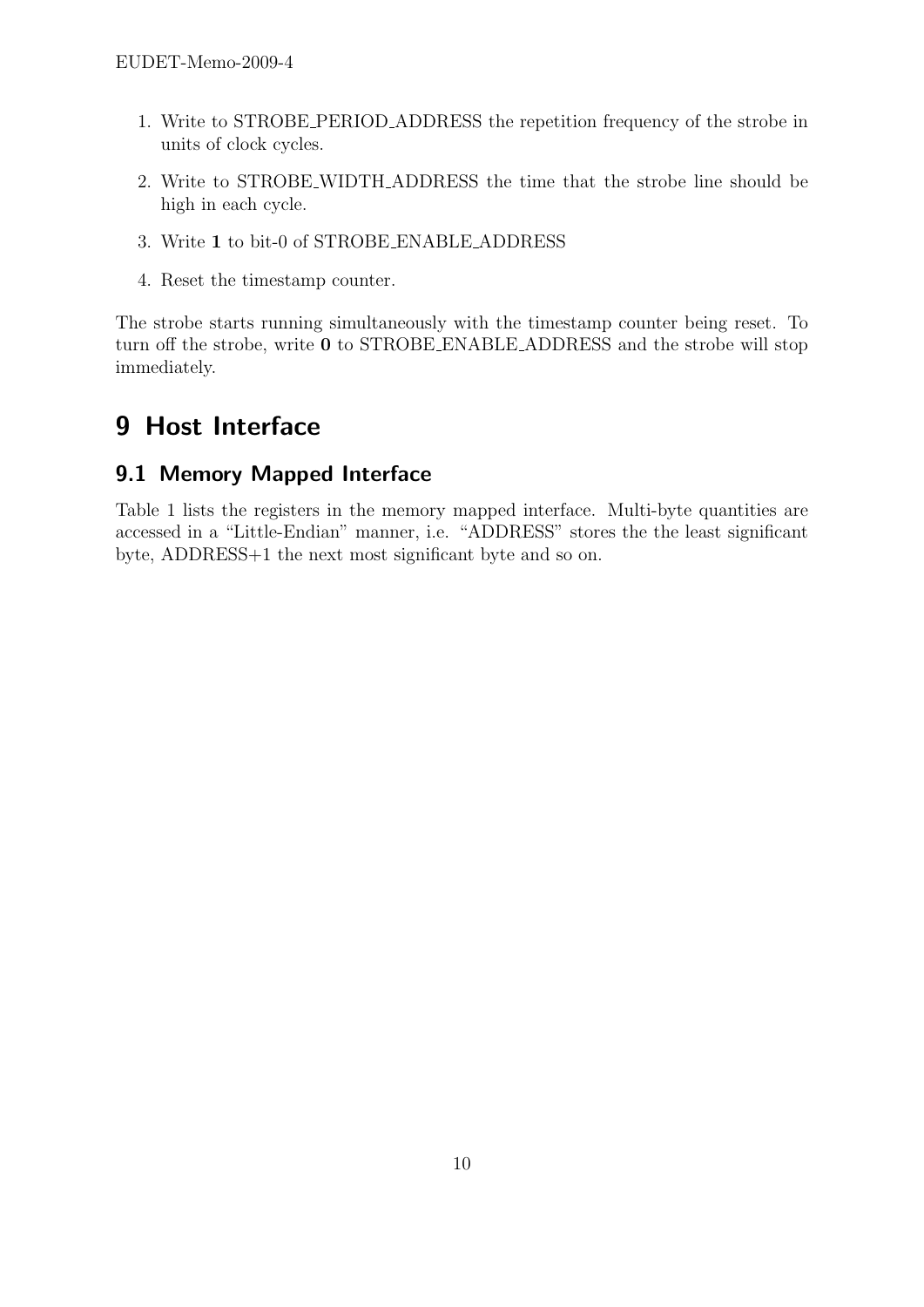| Location                 | Number<br>of bytes | $\mathrm{Read}/$<br>Write | Description                                                                                                                                                                                                                                                                       |
|--------------------------|--------------------|---------------------------|-----------------------------------------------------------------------------------------------------------------------------------------------------------------------------------------------------------------------------------------------------------------------------------|
| FIRMWARE_ID_ADDRESS      | $\mathbf{1}$       | $\mathbf R$               |                                                                                                                                                                                                                                                                                   |
| <b>DUT_BUSY_ADDRESS</b>  |                    | $\overline{\mathrm{R}}$   | Value of the busy lines coming from DUTs                                                                                                                                                                                                                                          |
| <b>DUT_RESET_ADDRESS</b> | $\mathbf{1}$       | $\overline{W}$            | Asserts reset line on DUTs for one clock cy-<br>cle.                                                                                                                                                                                                                              |
| DUT_TRIGGER_ADDRESS      | $\mathbf{1}$       | $\overline{W}$            | Bits 0-5 asserts trigger line on the corre-<br>sponding $DUT(s)$ for one clock cycle. Active<br>even when beam-triggers have been inhibited<br>by writing to TRIG_INHIBIT_ADDRESS.<br>Activates TRIGGER/BUSY handshake (for<br>DUT where the HANDSHAKE MODE is set<br>to " $1$ ") |
| <b>DUT_MASK_ADDRESS</b>  | $\mathbf{1}$       | R/W                       | Bits 0-5 sets the active DUT sockets.                                                                                                                                                                                                                                             |
| TRIG_INHIBIT_ADDRESS     | $\mathbf{1}$       | R/W                       | Writing "1" to bit $0$ (LSB) vetoes triggers.<br>Writing "0" to bit 1 re-enables triggers Read-<br>ing gives current state of veto in bit-0 and<br>current state of overall veto (including vetoes<br>caused by beam_trigger) in bit-1                                            |
| RESET_REGISTER_ADDRESS   |                    | $\overline{W}$            | Writing "1" to a bit issues a reset. Bit map-<br>ping:<br>TIMESTAMP_RESET_BIT 0<br>TRIGGER_COUNTER_RESET_BIT 1<br>BUFFER_POINTER_RESET_BIT 2<br>TRIGGER_FSM_RESET_BIT 3<br>TRIGGER_SCALERS_RESET_BIT 6<br>CLOCK_GENERATOR_RESET_BIT 7                                             |
| INITIATE_READOUT_ADDRESS | 1                  | W                         | Puts block transfer state machine into INI-<br>TIATE_TRANSFER state.                                                                                                                                                                                                              |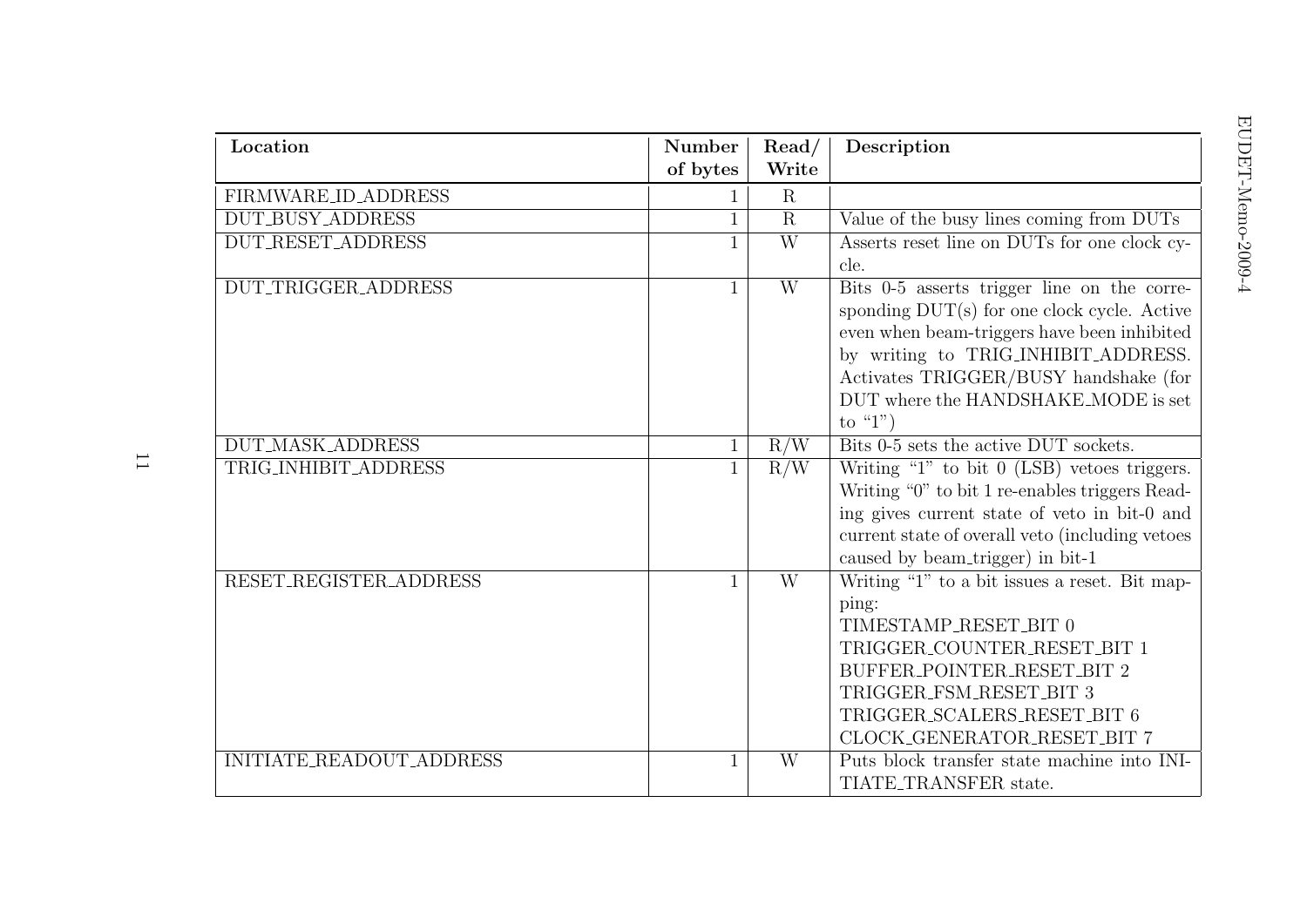|                |                         | Writing any value to this address causes the             |
|----------------|-------------------------|----------------------------------------------------------|
|                |                         | buffer pointer, timestamp counter, trigger               |
|                |                         | counter and trigger scalers to be registered             |
|                |                         | Status of the finite state machines controlling          |
|                |                         | the trigger outputs. $0 = id$                            |
|                |                         | Not used. Returns 0x07                                   |
|                |                         | Returns "1" if DMA controller is trying to               |
|                |                         | transfer data.                                           |
| $\overline{2}$ |                         | Location of time-stamp buffer that will writ-            |
|                |                         | ten on next trigger                                      |
| 8              | $\overline{R}$          | 64-bit value of the time-stamp captured                  |
|                |                         | STATE_CAPTURE_ADDRESS<br>when<br>is                      |
|                |                         | written to.                                              |
| $\overline{4}$ | $\overline{R}$          | 32-bit value of trigger-counter                          |
| $\overline{2}$ | $\overline{R}$          | Next location of time-stamp buffer to be                 |
|                |                         | Like the other multi-byte un-<br>written.                |
|                |                         | registered counters can increment between                |
|                |                         | reading high-byte and low-byte. Use regis-               |
|                |                         | tered buffer counter to ensure atomicity                 |
| $\overline{8}$ | $\overline{\mathrm{R}}$ | timestamp - not registered                               |
| $\overline{4}$ | $\mathbf R$             | trigger counter - not registered                         |
|                | R/W                     | AND mask for input triggers. Bottom 4 LSB                |
|                |                         | significant. Writing 0x00 disables this trig-            |
|                |                         | ger.                                                     |
| 1              | R/W                     | OR mask for input triggers                               |
| $\mathbf{1}$   | R/W                     | Not used in $v253$                                       |
| $\mathbf{1}$   | R/W                     | Controls interval between internal triggers.             |
|                |                         | Units of milli-seconds. Writing 0x00 disables            |
|                |                         | internal triggers                                        |
|                | 1<br>1                  | W<br>$\mathbf R$<br>$\overline{R}$<br>$\mathbf R$<br>R/W |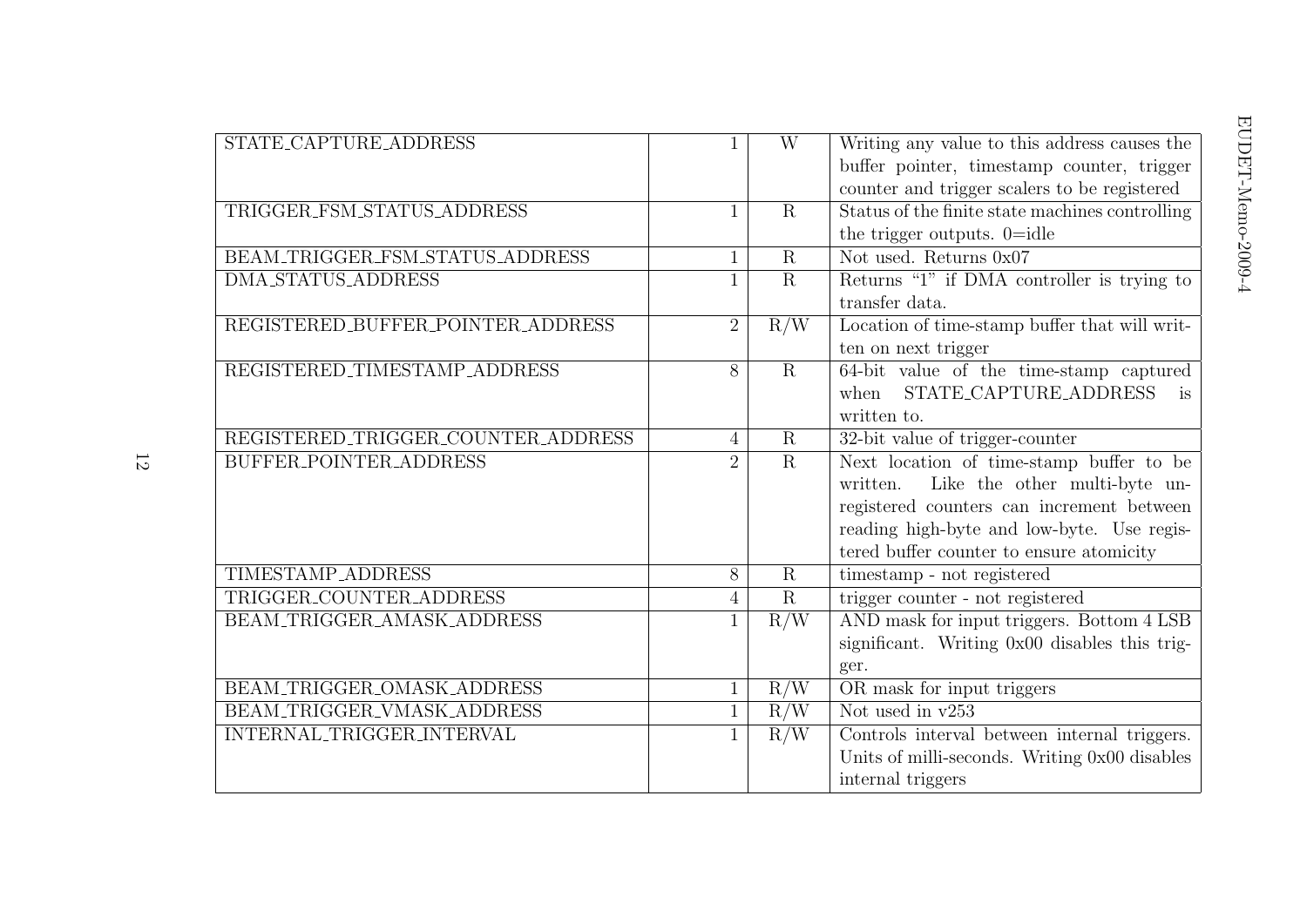| BEAM_TRIGGER_IN_ADDRESS     |                | W              | Bit-0 is the output of input combination<br>logic.                                                                                                                                                                                                                                                                                                                                                    |
|-----------------------------|----------------|----------------|-------------------------------------------------------------------------------------------------------------------------------------------------------------------------------------------------------------------------------------------------------------------------------------------------------------------------------------------------------------------------------------------------------|
| DUT_RESET_DEBUG_ADDRESS     | $\mathbf{1}$   | R/W            | Writing " $1$ " to a bit sets RESET line of the<br>corresponding DUT                                                                                                                                                                                                                                                                                                                                  |
| DUT_DEBUG_TRIGGER_ADDRESS   | $\mathbf{1}$   | R/W            | Bits 0-5 control the TRIGGER<br>line<br>of the corresponding DUTs.<br>This<br>a static level (unlike writing to<br>DUT_TRIGGER_ADDRESS which causes a<br>single clock cycle pulse). This level is "or-ed"<br>with trigger signals generated in response<br>to beam triggers before being output to the<br>TRIGGER lines. Writing to this register<br>does not activate the TRIGGER/BUSY<br>handshake. |
| DUT_CLOCK_DEBUG_ADDRESS     |                | $\overline{R}$ | State of DUT_CLOCK lines                                                                                                                                                                                                                                                                                                                                                                              |
| DUT_I2C_BUS_SELECT_ADDRESS  | $\mathbf{1}$   | R/W            | Controls<br>which<br>of<br>I2C<br>the<br>buses<br>controlled<br>$\mathbf{b} \mathbf{v}$<br>is<br>to<br>accesses<br>DUT_I2C_BUS_DATA_ADDRESS                                                                                                                                                                                                                                                           |
| DUT_I2C_BUS_DATA_ADDRESS    | $\mathbf{1}$   | R/W            | Controls/Monitors state of SDA<br>$\overline{\text{and}}$<br>SCL lines on the bus selected<br>$\mathbf{b}$<br>DUT_I2C_BUS_SELECT_ADDRESS                                                                                                                                                                                                                                                              |
| CLOCK_SOURCE_SELECT_ADDRESS | $\mathbf{1}$   | R/W            | Controls the source of the clock used for<br>time-stamps. ""1" selects 48MHz crystal.<br>"0" selects output of clock-generator board.                                                                                                                                                                                                                                                                 |
| TRIGGER_IN0_COUNTER         | $\overline{2}$ | $\overline{R}$ | Number of counts from input 0 since last re-<br>set.                                                                                                                                                                                                                                                                                                                                                  |
| TRIGGER_IN1_COUNTER         | $\overline{2}$ | $\mathbf R$    | Number of counts from input 1 since last re-<br>set.                                                                                                                                                                                                                                                                                                                                                  |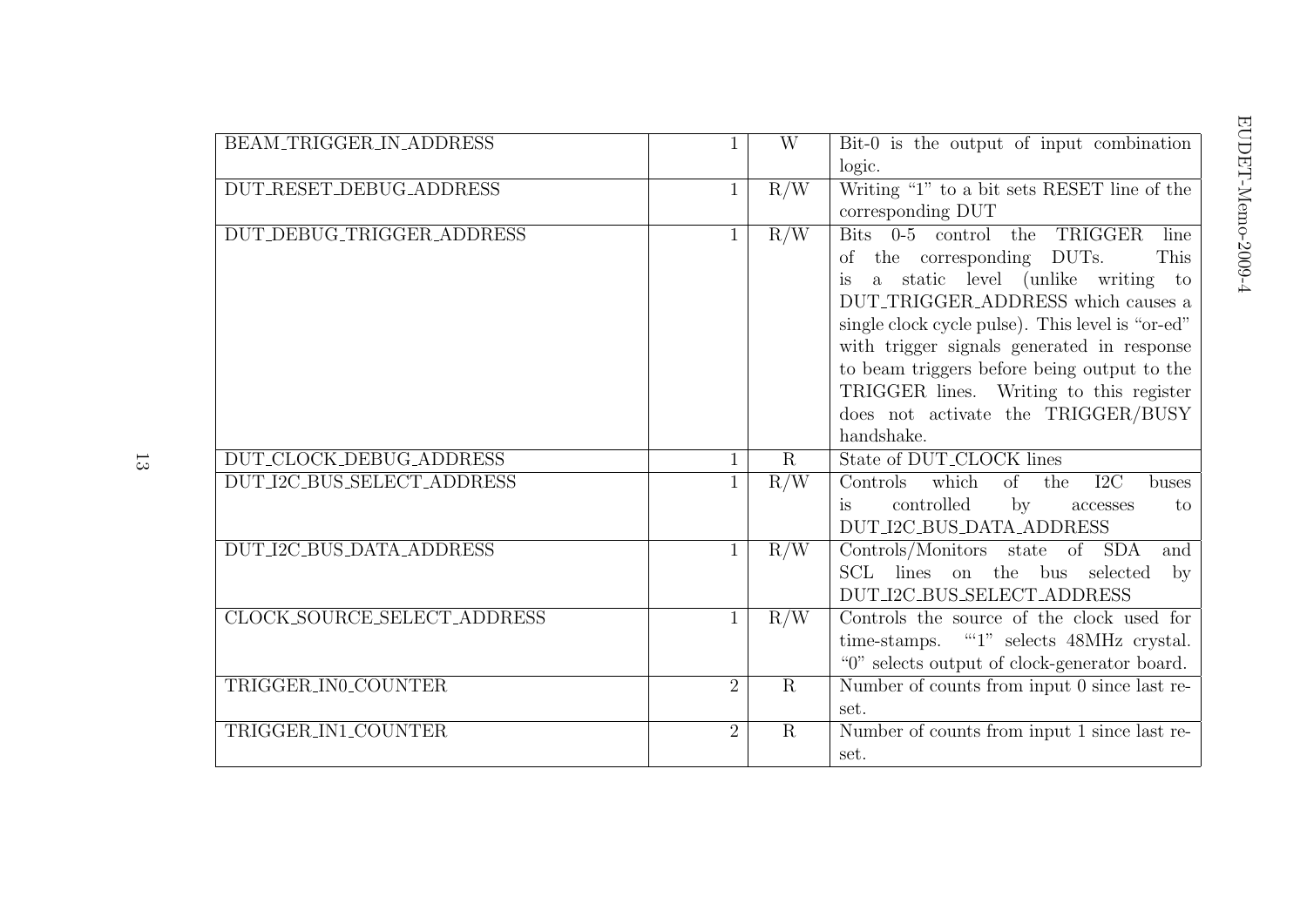| TRIGGER_IN2_COUNTER                 | $\overline{2}$ | $\mathbf R$    | Number of counts from input 2 since last re-<br>set.                                                                                                                                              |
|-------------------------------------|----------------|----------------|---------------------------------------------------------------------------------------------------------------------------------------------------------------------------------------------------|
| TRIGGER_IN3_COUNTER                 | $\overline{2}$ | $\mathbf R$    | Number of counts from input 3 since last re-<br>set.                                                                                                                                              |
| REGISTERED_PARTICLE_COUNTER_ADDRESS | $\overline{4}$ | $\overline{R}$ | Number of triggers that passed the input<br>combination mask. Registered by writing to<br>STATE_CAPTURE_ADDRESS. The num-<br>ber of triggers that would have occured if<br>there was no dead-time |
| REGISTERED_AUX_COUNTER_ADDRESS      | $\overline{4}$ | $\overline{R}$ | The numbers of triggers that passed the<br>"aux-counter" combination mask.                                                                                                                        |
| HANDSHAKE_MODE_ADDRESS              | 1              | R/W            | Set bit to "1" for a DUT to use trigger/busy<br>handshake. Set to "0" for no-handshake                                                                                                            |
| BUFFER_STOP_MODE_ADDRESS            | 1              | R/W            | Set bit-0 to "1" and triggers will be inhibited<br>when timestamp buffer fills.                                                                                                                   |
| WRITE_TRIGGER_BITS_MODE_ADDRESS     | $\mathbf{1}$   | R/W            | Set bit-0 to "1" and the value of the trigger<br>inputs will be written to the top four bits of<br>the timestamp                                                                                  |
| TRIGGER_PATTERN_ADDRESS             | $\overline{2}$ | R/W            | Treats the four trigger inputs as input to a<br>LUT. Output of LUT is connected to TRIG-<br><b>GER</b>                                                                                            |
| <b>AUX_PATTERN_ADDRESS</b>          | $\overline{2}$ | R/W            | Treats the four trigger inputs as input to<br>a LUT. Output of LUT is connected to<br>AUX_TRIGGER scaler.                                                                                         |
| STROBE_WIDTH_ADDRESS                | $\overline{4}$ | R/W            | Width of strobe output (in clock cycle peri-<br>ods)                                                                                                                                              |
| STROBE_PERIOD_ADDRESS               | $\overline{4}$ | R/W            | Period of strobe output (in clock cycle peri-<br>$\mathrm{ods})$                                                                                                                                  |
| STROBE_ENABLE_ADDRESS               |                | R/W            | Writing "1" to bit-0 enables strobe output                                                                                                                                                        |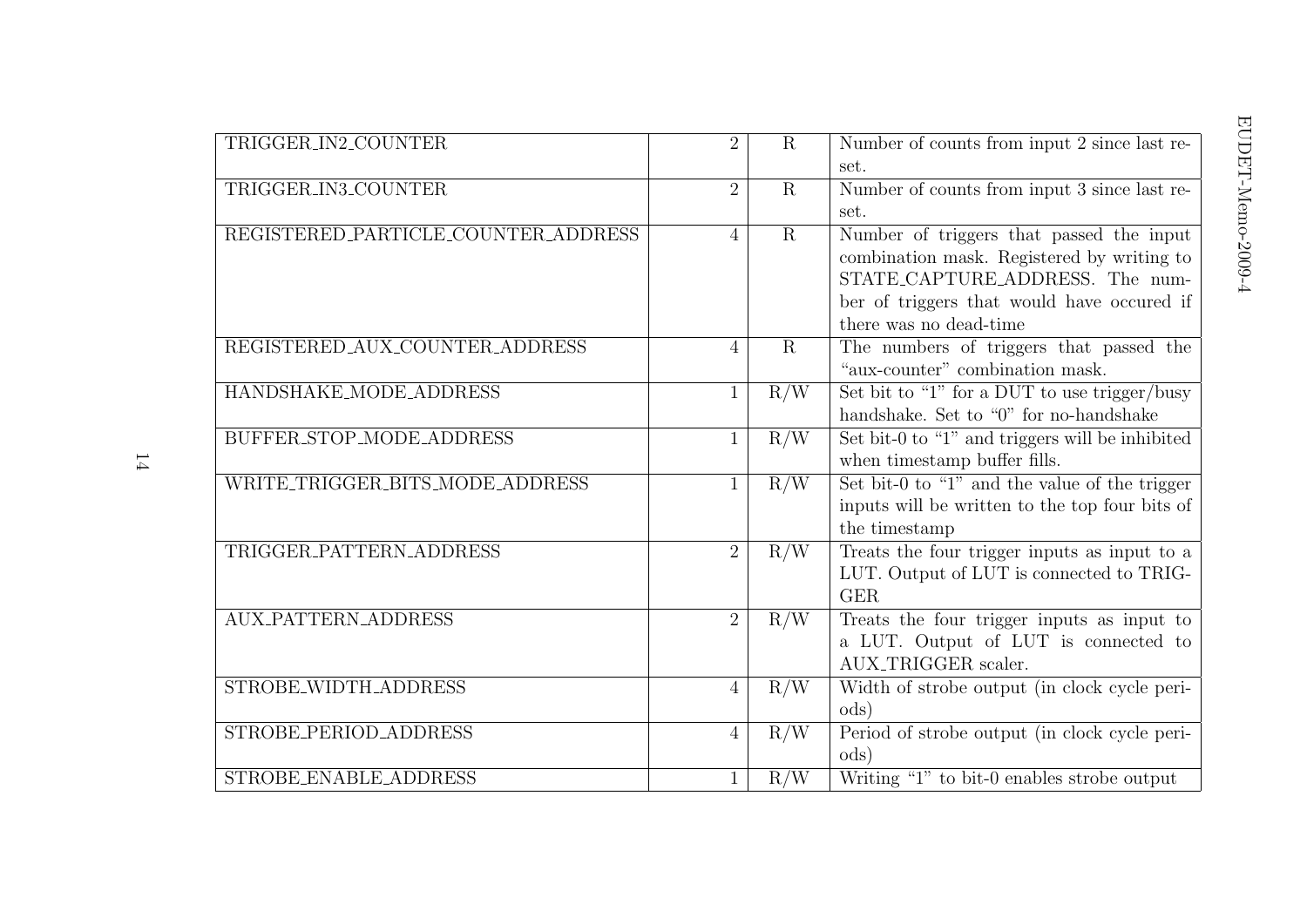| TRIGGER_FSM_STATUS_VALUE_ADDRESS | 3 | R   | 4-bits for each DUT. Each nibble shows state       |
|----------------------------------|---|-----|----------------------------------------------------|
|                                  |   |     | of corresponding trigger output FSM.               |
|                                  |   |     | $0x0 = IDLE$                                       |
|                                  |   |     | $0x1 = WAIT_FOR_BUSY_HIGH$                         |
|                                  |   |     | $0x2 = TRIGGER$ DEGLITCH DELAY1                    |
|                                  |   |     | $0x3 = TRIGGER$ DEGLITCH DELAY2                    |
|                                  |   |     | $0x4 = WAIT_FOR_BUSY_LOW$                          |
|                                  |   |     | $0x5 = DUT$ INITIATED VETO                         |
|                                  |   |     | $0xF = error$                                      |
| ENABLE_DUT_VETO_ADDRESS          |   | R/W | $\lq\lq 1$ "<br>Writing<br>allows the relevant DUT |
|                                  |   |     | to assert the trigger veto by rising its           |
|                                  |   |     | DUT_CLOCK line                                     |

Table 1: Address map for TLU memory-mapped interface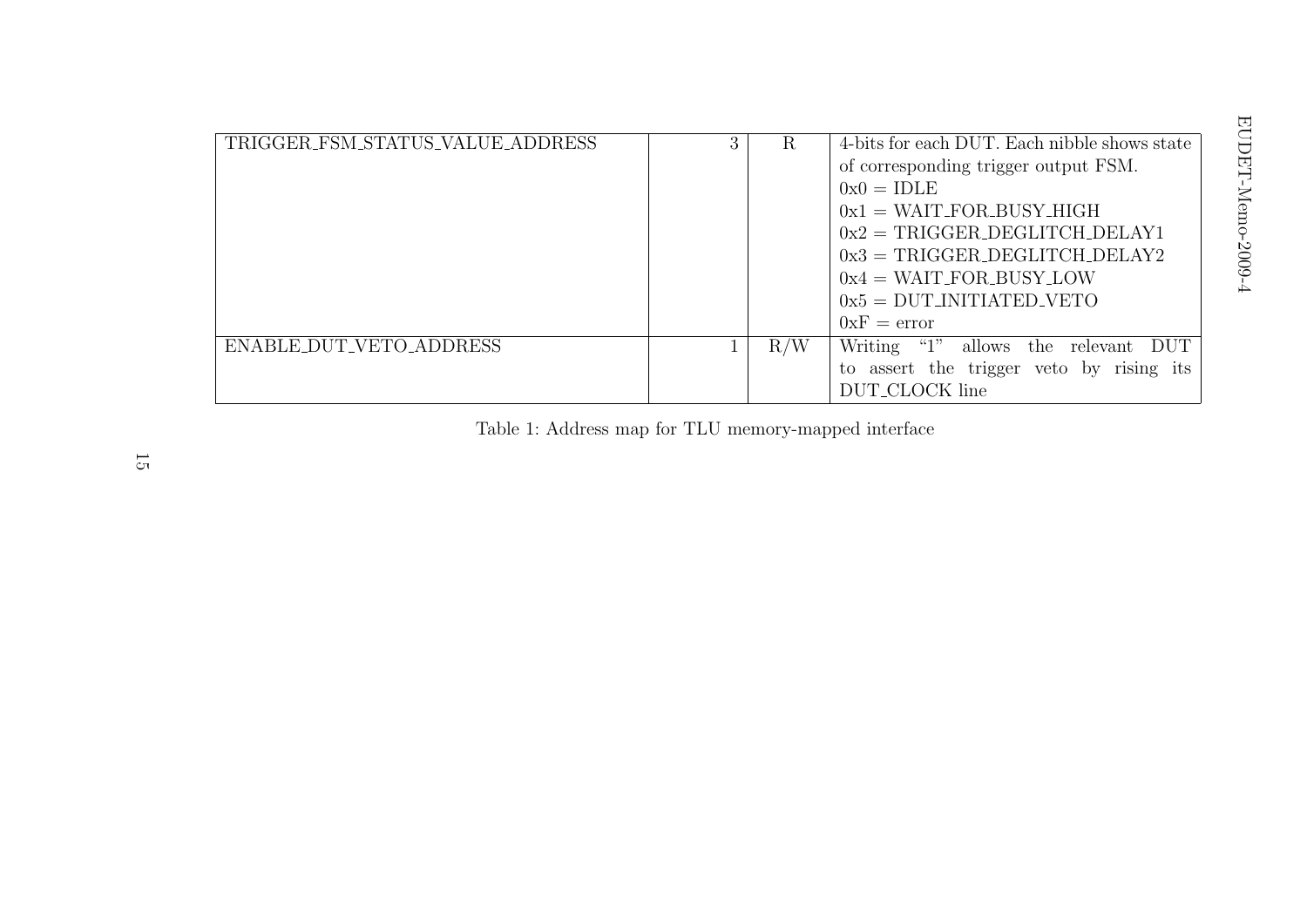| Bit                         |       | Read/ Function                |
|-----------------------------|-------|-------------------------------|
|                             | Write |                               |
|                             | W     | Writing 0 pulls SDA line low. |
| $\mathbf{1}$                | R.    | State of SDA line.            |
| $\mathcal{D}_{\mathcal{L}}$ | W     | Writing 0 pulls SCL line low  |
| $\mathcal{R}$               | R     | State of SCL line.            |

Table 2: Bit functions of DUT I2C BUS DATA ADDRESS register

#### 9.2 Block Transfer Interface

The time-stamps are transferred using the block-transfer interface. Each 64-bit timestamp is transferred as four 16-bit words, the least significant word is transfer-ed first.

# 10 I2C bus

The multiplexing of the Busy inputs and the indicator LEDs is using I2C. In order to give the possibility of adding extra daughter-boards controlled by the existing motherboard there are a number of separate I2C buses. With the current version of the firmware a "bit-banging" interface for the I2C SDA and SCK lines is used. Which I2C bus is selected is controlled by writing to the DUT I2C BUS SELECT ADDRESS register. Data is written to and read from DUT\_I2C\_BUS\_DATA\_ADDRESS. Table 2 shows the format of the DUT I2C BUS DATA ADDRESS register. Table 3 enumerates the I2C devices.

## 11 Readout sequence

When the TLU receives a trigger it writes the current value of the 64-bit time-stamp into a buffer and the BUFFER POINTER is incremented. The trigger counter is also incremented. To order to perform an "atomic" read on the value of BUFFER POINTER, TRIGGER COUNTER and TIMESTAMP, write (any value) to STATE CAPTURE - ADDRESS. The values are then captured and stored in REGISTERED BUFFER - POINTER, REGISTERED TRIGGER COUNTER and REGISTERED TIMESTAMP. To read out the buffer of timestamps, the following sequence should be followed:

- 1. Write 1 to bit-0 of TRIG INHIBIT ADDRESS, this stops further triggers
- 2. Write 1 to INITIATE READOUT ADDRESS
- 3. Use TLUReadData function on host to transfer content of time-stamp buffer to the host.
- 4. Write to bit 2 of RESET REGISTER ADDRESS to reset the buffer pointer (so that further timestamps are written at the start of the buffer)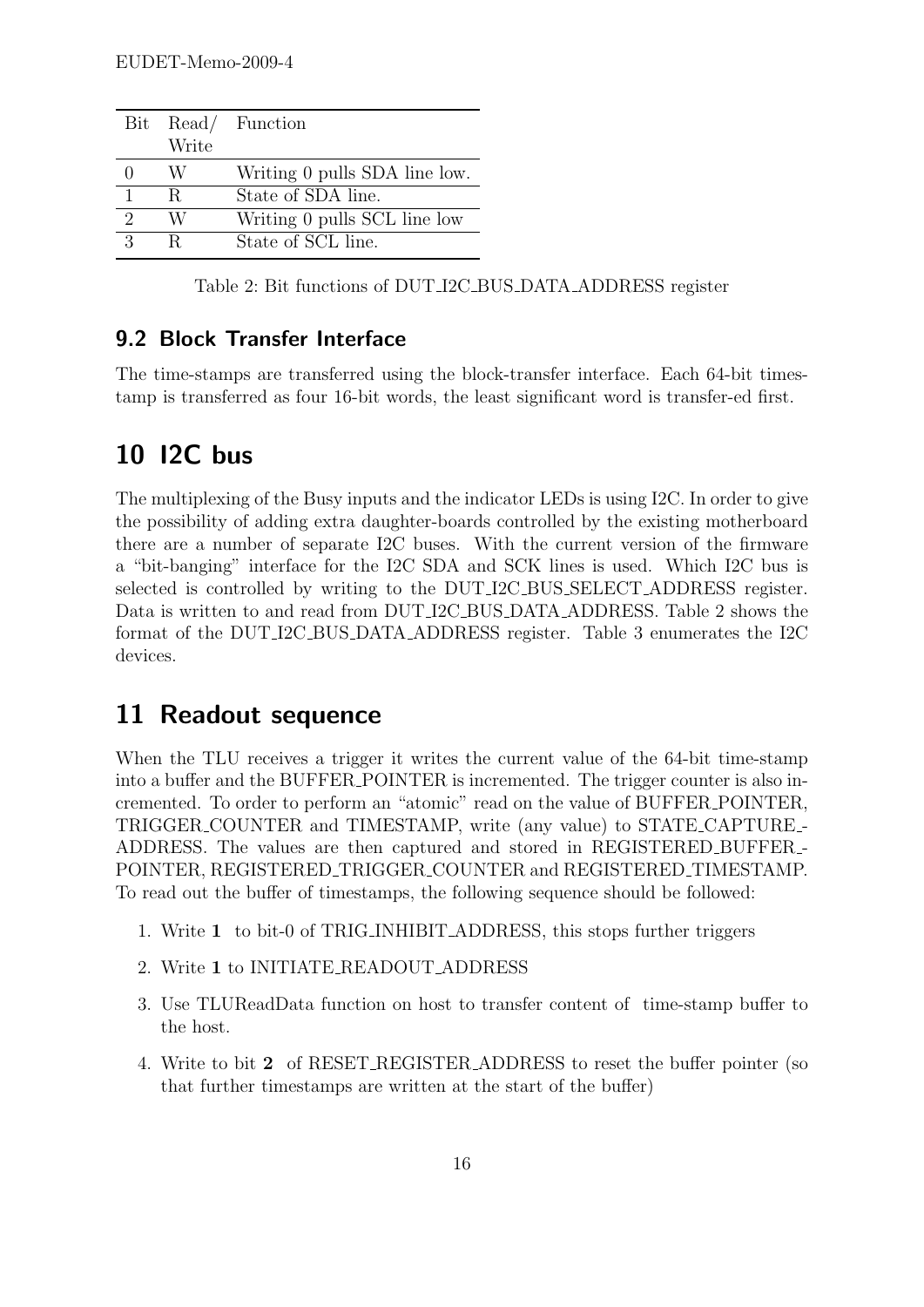| Function                              | I2C<br>bus      | I2C<br>address      | Device                   | Description                                                                                                                                                   |
|---------------------------------------|-----------------|---------------------|--------------------------|---------------------------------------------------------------------------------------------------------------------------------------------------------------|
| RJ45 Leds                             | Motherboard     | $\overline{0}$      | <b>PCA9555</b>           | LEDs $0.7$ connected to $IO0$ ,<br>LEDs $8.11$ connected to<br>IO1[30]                                                                                        |
| RJ45 trigger outputs                  | Motherboard     | $\mathbf{1}$        | <b>PCA9555</b>           | $\overline{r}$ j45_trigger_enable[30]<br>connected<br>$\rm{to}$<br>IO1[74]<br>(DUT interfaces<br>$4,5$ are<br>always enabled)                                 |
| Lemo trigger outputs                  | Motherboard     | $\mathbf{1}$        | <b>PCA9555</b>           | $lemo\_trigger\_enable[30]$<br>connected to $IO1[30]$                                                                                                         |
| RJ45 reset outputs                    | Motherboard     | $\overline{2}$      | <b>PCA9555</b>           | $rij45_reset_enable[30]$<br>$\,$ con-<br>nected to $IO1[74]$ (DUT<br>interfaces 4,5 are always en-<br>abled)                                                  |
| Lemo reset outputs                    | Motherboard     | $\overline{2}$      | <b>PCA9555</b>           | $lemo\_reset\_enable[30]$ con-<br>nected to $IO1[30]$                                                                                                         |
| Busy LVDS/Lemo select                 | Motherboard     | 3                   | <b>PCA9555</b>           | Mapping between DUT and<br>Pins on PCA9555:<br>$0 = IO0[10]$<br>$1 = 100[32]$<br>$2 = IO0[54]$<br>$3 = 100[76]$<br>"11" selects RJ45, "10" se-<br>lects lemo. |
| LEMO green LEDs                       | Lemo            | $\mathbf{1}$        | <b>PCA9555</b>           | IO0[70]                                                                                                                                                       |
| LEMO bi-colour LEDs<br><b>PMT DAC</b> | Lemo<br>Display | 1<br>$\overline{2}$ | <b>PCA9555</b><br>AD5316 | $\overline{IO1[70]}$<br>Four-channel 10-bit DAC.<br>Vref = $0.5V$ . Set gain=2 to<br>get control voltage between<br>0V and 1V                                 |
| Clock generator                       | Motherboard     | $\Omega$            | CDCE949                  | Consult data sheet for pro-<br>gramming details.                                                                                                              |